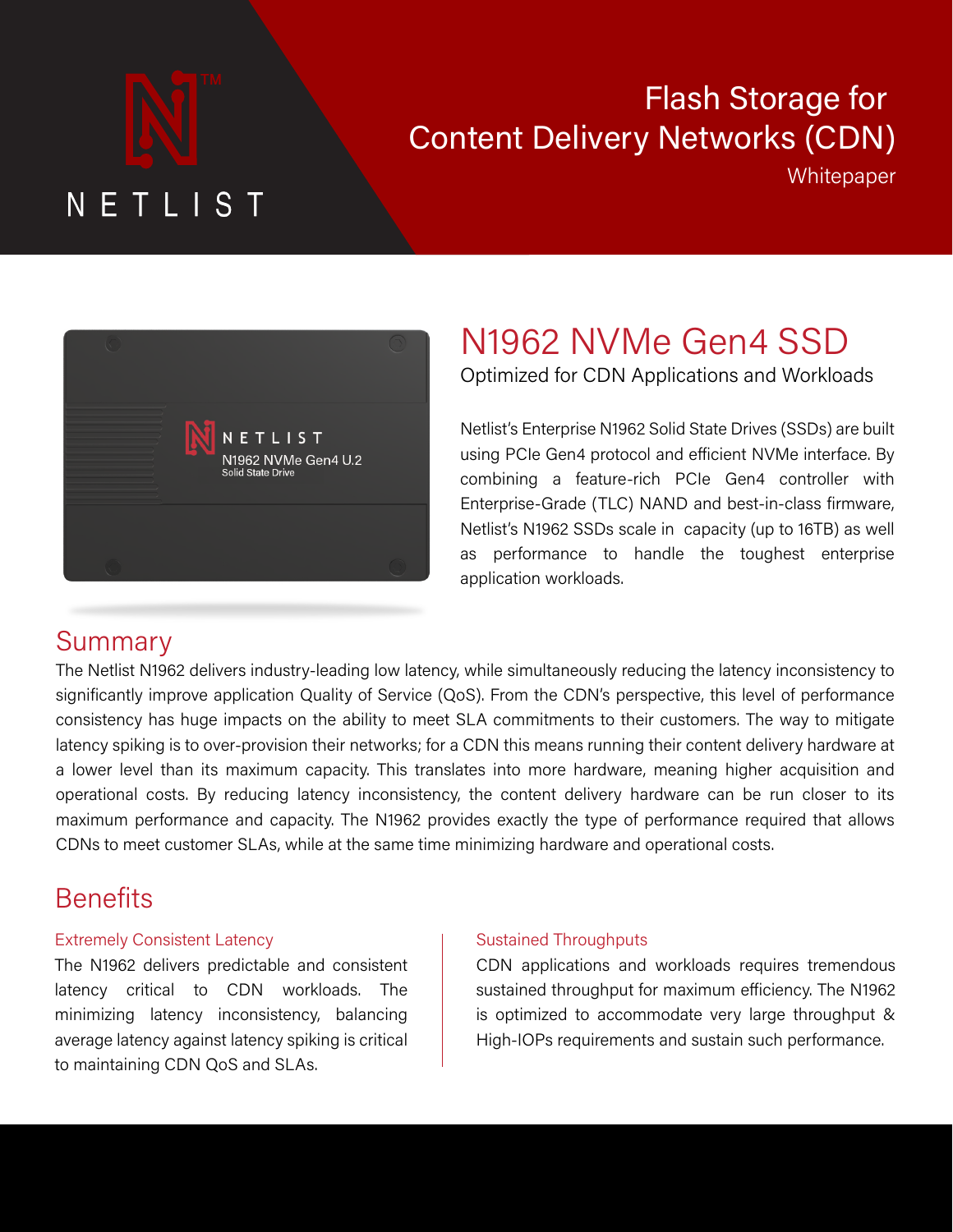

#### **Background**

As their names imply, the business of Content Delivery Networks (CDNs) is to deliver content to end-users. The content being delivered varies from videos, movies, and music to web pages to software executables (both complete packages and updates) to digital downloads of licensed content. Estimates of the amount of content delivered globally by CDNs ranges from 15%-30% of total traffic (GlobalDots, 2021<sup>1</sup>), and some experts believe that CDNs will carry 2021<sup>1</sup>), and some experts believe that CDNs will carry up to 70% of global web traffic by 2022 (especially if ap to rove of global was trained by ESEE (copositally in the CDN consider Amazon AWS, Microsoft Azure, and .<br>Google Cloud as CDNs). As their names imply, the business of Content<br>Delivery Networks (CDNs) is to deliver content to<br>end-users. The content being delivered varies from<br>videos, movies, and music to web pages to software<br>executables (both comple



It goes without saying that for CDNs, delivering combination of a ODN's total banamatin or capacity<br>(how much traffic they can carry), and their average latency (how long it takes on average for content to reach a consumer). CDN customers also often have Service Level Agreements (SLAs) in their contracts which specify the performance and capacity that the CDN must deliver. the case of content that is being viewed or ifsteried to<br>in real time. This is typically measured as a content rapidly is critical to their success, especially in the case of content that is being viewed or listened to combination of a CDN's total bandwidth or capacity

Most CDNs operate hundreds or thousands of what are known as Points of Presence (PoPs), with most in

close proximity to the metropolitan areas that they close proximity to the metropolitan areas that they<br>serve (in the diagram to the right, the PoP is the cloud<br>with the "CDN" label in it). The numere of bound N<sub>1962</sub> November 200 Tbps. This averages each PoP<br>bandwidth of over 300 Tbps. This averages each PoP In many roughly be servers and 70 displois bandwidth.<br>In many cases, the number of PoPs that a CDN has is downside of this is that many of the PoPs in metropolitan areas inhabit very expensive real estate, so PoPs often invest in the latest generation teermologies to increase performance and reduce<br>their footprint while maintaining SLAs with their best-in-complete them were indicently some interwith the "CDN" label in it). The purpose of having PoPs is to significantly reduce the latency due to distance experienced by customers, and to provide more redundancy in the case of internet failures. For instance, Akamai (one of the largest commercial CDNs) has over 240,000 servers operating across 4,200 locations in 135 countries, with a total having roughly 60 servers and 70 Gbps of bandwidth. a determining factor in their competitiveness. The technologies to increase performance and reduce **Performance of Network N1962 SSD for CDN**  $\mathcal{P}$ with the "CDN" label in it). The purpose of having<br>PoPs is to significantly reduce the latency due to<br>distance experienced by customers, and to provide<br>more redundancy in the case of internet failures. For<br>instance, Akamai **Bracklays and the state of the state and the state in the state of the state of the state of the state of the state of the state of the state of the state of the state of the state of the state of the state of the state o** close proximity to the metropolitan areas that they<br>serve (in the diagram to the right, the PoP is the cloud<br>with the "CDN" label in it). The purpose of having<br>PoPs is to significantly reduce the latency due to<br>distance ex bandwidth of over 300 Tbps. This averages each PoP<br>having roughly 60 servers and 70 Gbps of bandwidth.<br>In many cases, the number of PoPs that a CDN has is<br>a determining factor in their competitiveness. The<br>downside of this **EXECONS** of the basic means into more into means and costs. By the methods in the costs. By reducing the costs. By reducing the content of costs. By reducing to the content of the content of the content of the content of

#### The Problem That Storage Performance Presents<br>for CDNs **for CDNs**

impacts the revenue of the company whose content the CDN is delivering. Obviously, it is a problem for CDNs to under-deliver from a performance perspective for a variety of contractual requirements embodied in SLAs, poor Obviously, it is a problem for CDNs to under-deliver<br>from a performance perspective for a variety of<br>reasons. This is one of the big reasons that CDNs put<br>a lot of energy into designing their networks to meet<br>their perform **The Problem That Storage Performance Presents**<br>**for CDNs**<br>Obviously, it is a problem for CDNs to under-deliver<br>from a performance perspective for a variety of<br>reasons. This is one of the big reasons that CDNs put<br>a lot of

> predictability of storage latency is another matter. For<br>contact the deliverse protecules (CDNs) between performance inconsistency is a huge problem – it causes buffering of video streams, delayed or lost retail transactions, or interrupted downloads. The figure on page 3 (from StorageReview.com) illustrates Key to the ability of CDNs to meet their performance goals is storage performance. While storage capacity and bandwidth needs are fairly easy to plan for, the content delivery networks (CDNs), latency this phenomenon for a NoSQL workload. Key to the ability of CDNs to meet their performance<br>goals is storage performance. While storage capacity<br>and bandwidth needs are fairly easy to plan for, the<br>predictability of storage latency is another matter. For causes buffering of video streams, delayed or lost<br>retail transactions, or interrupted downloads. The<br>figure on page 3 (from StorageReview.com) illustrates<br>this phenomenon for a NoSQL workload.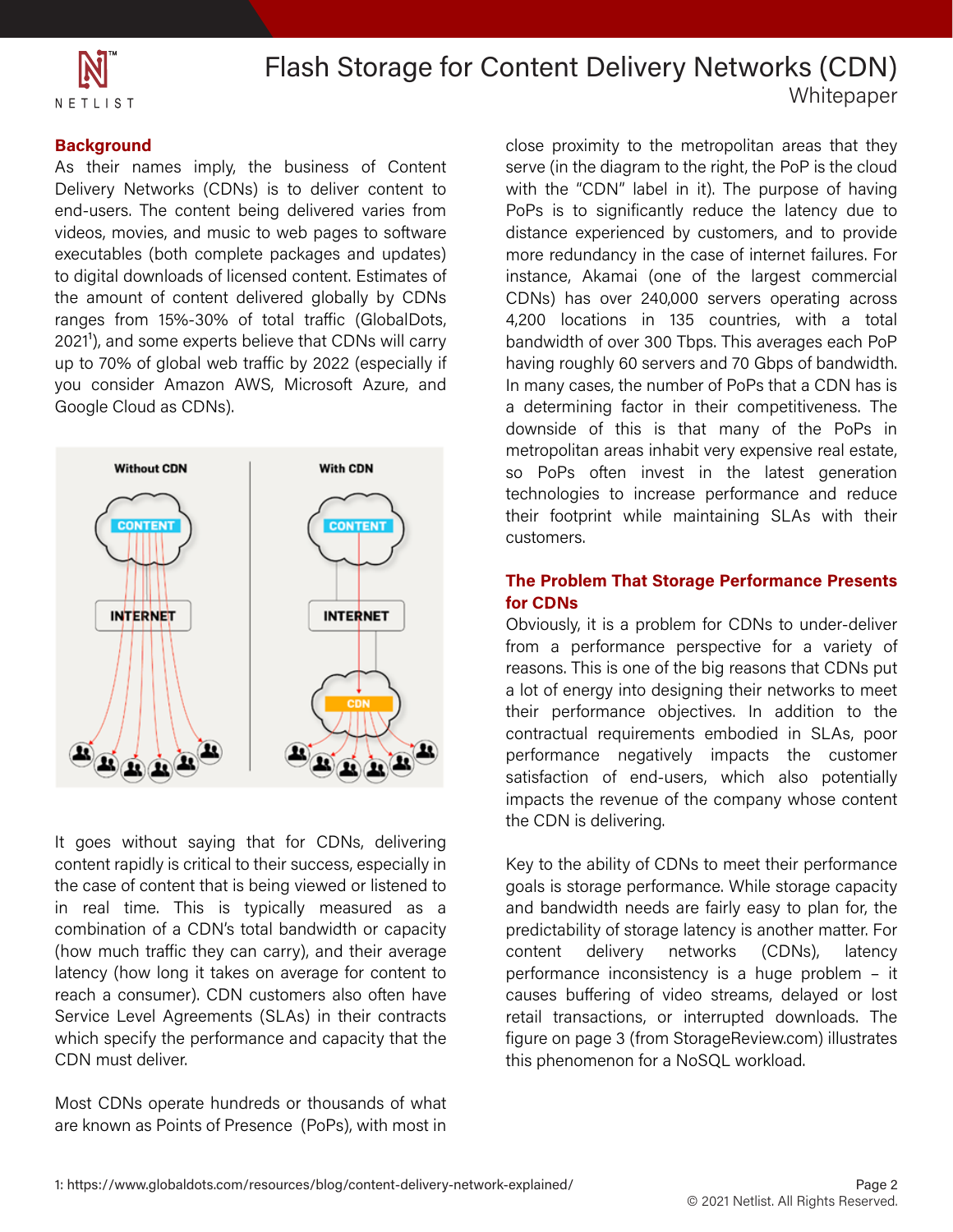



Source:https://www.storagereview.com/review/smart-stor-<br>age-cloudspeed-1000e-enterprise-ssd-review

mariareas or moasanas or imnes per second. If a group<br>of SSDs are utilized in a multi-drive array, the frequency will be significantly magnified since each and which is compliant with the NVMe version 1.4 SSD's individual latency will impact the arrays' latency specification. It provides 7.0GB/s of throughput and on any given transaction. Moreover, the "size" of the over 1.6M IOPS of performance. It supports features spikes relative to the average latency will be a courred self-cheryption (ALC-200), sumilize, and<br>significantly more pronounced, since an SSD array and crypto-erase. It also supports up to 32 different a lower lower may be the more of the capacity. The interest may be translated than it is translated to provide<br>Supervisition of the array technology being used) will and namespaces with quality of service (QoS) settings fo inconsistency inconsistency consistency in the content deliver seach namespace. It utilizes 96-layer 3D TLC NAND, size of the latency tails will remain consistent. The twith 176-layer coming in 2022. The improved While flash-based solid state drives (SSDs) provide significantly better average latency than hard disk drives (HDDs), they can still suffer from latency "tails" anves (mbbs), they can sum suner nominatency hans<br>(also known as latency "spikes") – seemingly random the content that is called the more income of the increases in latency that can be 3x-5x (or more) of the average device latency. These spikes can occur hundreds or thousands of times per second. If a group<br>of SSDs are utilized in a multi-drive array, the<br>frequency will be significantly magnified since each spikes relative to the average latency will be significantly more pronounced, since an SSD array (depending on the array technology being used) will have significantly reduced average latency, while the size of the latency tails will remain consistent.

with the type of flash utilized (SLC, MLC, etc.), and by mandacture. Since and content models may have storage above the rated device capacity) and different ratios of dynamic random-access memory (DRAM) on an SSD relative to the amount of flash on the SSD. The workloads themselves, in particular the ratio of in storage latency, these issues tend to worsen over<br>time. Latency consistency also varies considerably **Netlist, Inc. 175 Technology, Irvine, CA 92618 | Phone: +1 (949) 435-0025** While there are a number of causes for inconsistency in storage latency, these issues tend to worsen over manufacturer. Since different models may have consistency. All of these factors affect write endurance, which requires "firmware intervention" of reads to writes on a device, also impact latency

the SSD controller to move blocks around (for instance), impacting SSD response times. instance), impacting SSD response times.

operation to have acompy equal to that or the time<br>operation, which tend (on average) to take 10x the anne and a reductions required. This results in a have read spikes due to Worst of all, these spikes appear to be non-deterministic when looked at "from the outside" of the SSD, making system-level mitigation difficult at best. instance), impacting SSD response times.<br>Finally, while latency inconsistency is primarily (but not exclusively) associated with write operations, it also affects read operations as well. Since modern SSD parallelize I/O streams, a read operation could end up behind a write operation inside the pipeline when a latency spike occurs. This will cause the read operation to have latency equal to that of the write time that a read operation requires. This results in a average read latency. Even read-heavy workloads can Finally, while latency inconsistency is primarily (but<br>not exclusively) associated with write operations, it<br>also affects read operations as well. Since modern<br>SSD parallelize I/O streams, a read operation could<br>end up beh the SSD controller to move blocks around (for<br>instance), impacting SSD response times.<br>Finally, while latency inconsistency is primarily (but<br>not exclusively) associated with write operations, it<br>also affects read operatio operation, which tend (on average) to take 10x the<br>time that a read operation requires. This results in a<br>huge read latency spike when compared to the<br>average read latency. Even read-heavy workloads can<br>have read spikes du

#### Performance of Netlist N1962 SSD for CDN **as performance to handle the toughest enterprise to handle the toughest enterprise to the toughest enterprise of the toughest enterprise**  $\mathbf{r}$

The Netlist N1962 series of enterprise SSDs performance of the PCIe Gen4 Series 1962 SSD high as 50% more. The Netlist N1962 series of enterprise SSDs<br>encompass the latest technologies and highest performance of any Netlist SSDs to date. The Netlist N1962 series is a U.2 PCIe SSD with a x4 interface, which is compliant with the NVMe version 1.4 specification. It provides 7.0GB/s of throughput and over 1.6M IOPS of performance. It supports features. such as self-encryption (AES-256), sanitize, and versus PCIe Gen3 SSDs is shown in the figure below, where you can see that sequential write performance nearly doubled, and random read IOPS increase to as Source: the Construction of the material of the SD, making spectral and the material of the SSD, making system-level<br>significantly between the person of different person of different person of the state of the SSD, making performance of any Netlist SSDs to date. The Netlist<br>N1962 series is a U.2 PCle SSD with a x4 interface,<br>which is compliant with the NVMe version 1.4<br>specification. It provides 7.0GB/s of throughput and<br>over 1.6M IOPS of p versus PCIe Gen3 SSDs is shown in the figure below, where you can see that sequential write performance nearly doubled, and random read IOPS increase to as high as 50% more. He assessment of the SSD context we all the state is the state and the state is the state in the state in the state is the state in the state in the state is the state in the state in the state is the state in the state i The Netlist N1962 series of enterprise SSDs<br>encompass the latest technologies and highest<br>performance of any Netlist SSDs to date. The Netlist<br>N1962 series is a U.2 PCIe SSD with a x4 interface,<br>which is compliant with the This translate translate translate translate to the more book and content operation and the more inconsistency information and operation and operation and operation and operation and operation and operation and operation a

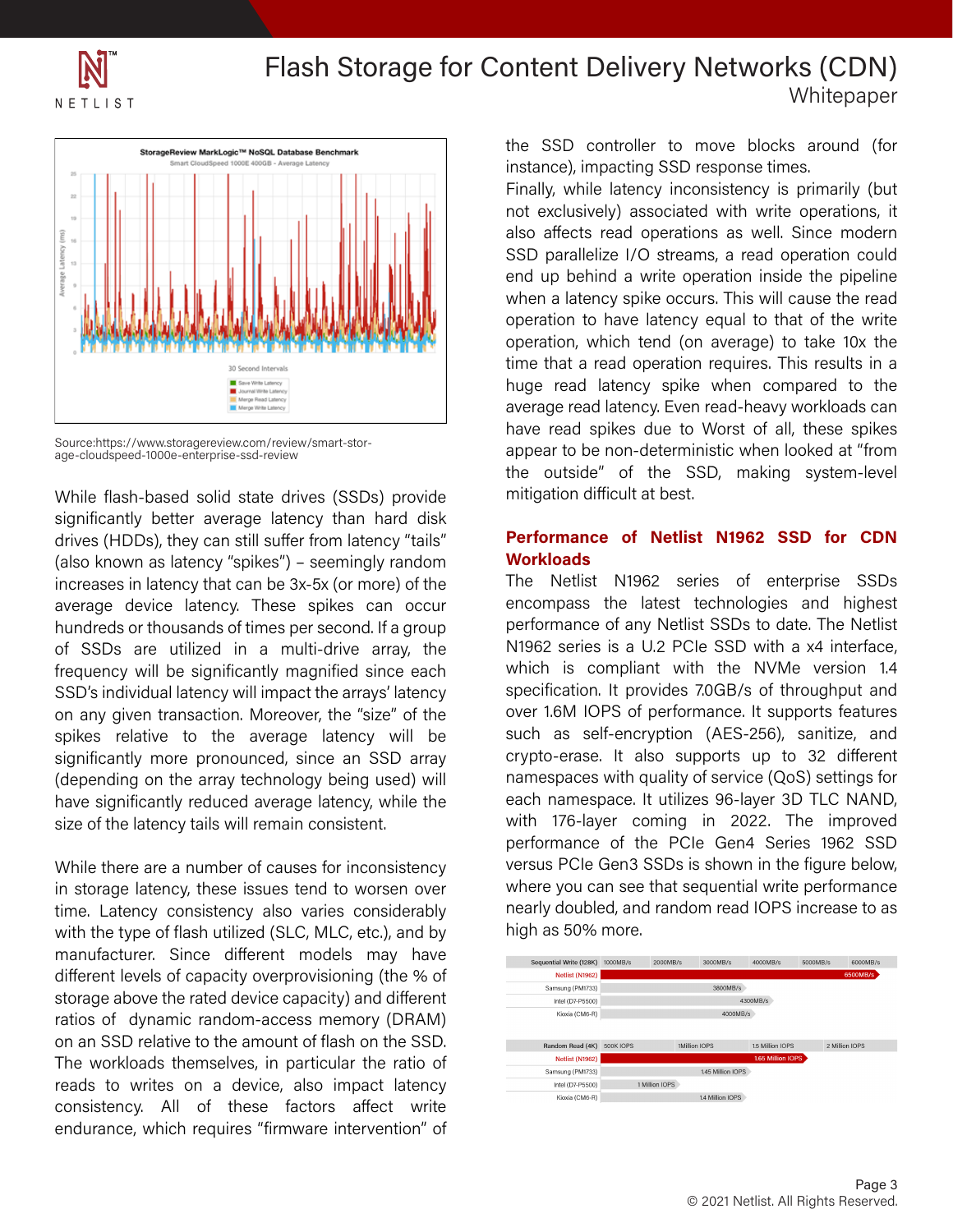

In performance tests run by an independent lab using a simulated SQL Server workloads (15K virtual users and four VMs), the transactions per second (TPS) output of the four drives at their maximum was nearly equal. The Netlist N1962 performed the best at 12,650 TPS, while the Samsung PM1735 performed the worst at 12,625 TPS. However, the average latency of the Netlist N1962 SSD was roughly half the latency of the Kioxia CM6 and CD6 SSDs, and roughly one-fifth the latency of the Samsung PM 1735 SSD. a simulated SQL Server workloads (15K virtual users<br>and four VMs), the transactions per second (TPS)<br>output of the four drives at their maximum was nearly<br>equal. The Netlist N1962 performed the best at 12,650<br>TPS, while th



In the summary and random read performance enarrely below further illustrate that the latency of the Netlist N1962 stays nearly flat and remains the lowest of all **N**1962 SSD for 99th percentile read latency for an the drives tested, even as the throughput and IOPS actual workload is shown below. You can notice that huge impacts on the ability to meet SLA commitments to their customers. The only means to mitigate latency their performance objectives. In addition to the spiritual is to over-provision the content of a CDN their metallication theorem is metally content delivery.<br>Content the attenuation of LODS increases The sequential and random read performance charts N1962 stays nearly flat and remains the lowest of all any gives tested, even as the imodynput and for 5 continue to increase. This is in marked contrast to the commute to the costs. The latter the average contract to the competitive drives, where latency increases significantly as throughput and IOPS increase. The sequential and random read performance charts<br>below further illustrate that the latency of the Netlist<br>N1962 stays nearly flat and remains the lowest of all



Content Delivery Networks (CDN) close proximity to the metropolitan areas that they This improvement in SSD latency can be critical to a<br>variety of applications, including databases, web<br>servises aloud sarvise resuldars and sector delivery. services, cloud service providers, and content delivery. networks (CDNs). In these applications, the additional latency translates into reduced performance, which can only be compensated for by adding more hardware (and more capital and operational costs). This improvement in SSD latency can be critical to a<br>variety of applications, including databases, web<br>services, cloud service providers, and content delivery<br>networks (CDNs). In these applications, the additional<br>latency

#### **Performance Netlist N1962 for CDN Workloads**

Non-married content of our content services of the services of the service of the service of the service of the service of the service of the service of the service of the service of the service of the service of the servi Footing for a defirer fore obe that they could differ in average latency against latency spiking is very important to maintain their QoS. They tested the Netlist N1962 Series SSD across a number of secharies that are representative of their typical<br>workloads, including real operational testing. These mance of *interface*, *networking* starting the specifical stating. These included read, write, and mixed I/O scenarios with a variety of random I/O sizes consistent with the CDN's workload. Testing was performed over extended<br>periods of between 6 hours to 24 hours to quantify the looking for a Gen-4 PCIe SSD that they could utilize in minimization of latency in consistency  $-$  balancing scenarios that are representative of their typical periods of between 6 hours to 24 hours to quantify the effect of "aging" on device latency and latency consistency. An example of the performance of the actual workload is shown below. You can notice that latency consistency. services, cloud service providers, and content delivery<br>networks (CDNs). In these applications, the additional<br>latency translates into reduced performance, which<br>can only be compensated for by adding more<br>hardware (and mor effect of "aging" on device latency and latency<br>consistency. An example of the performance of the<br>N1962 SSD for 99th percentile read latency for an<br>actual workload is shown below. You can notice that<br>the read latency was n A leading content delivery network (CDN) was<br>looking for a Gen-4 PCle SSD that they could utilize in<br>their operations. Critical to the CDN was the<br>minimization of latency inconsistency - balancing<br>average latency against l workload. Testing was performed over extended<br>periods of between 6 hours to 24 hours to quantify the<br>effect of "aging" on device latency and latency<br>consistency. An example of the performance of the<br>N1962 SSD for 99th perc



From the CDN's perspective, this performance consistency has huge impacts on the ability to meet service level agreements (SLAs) with their customers. From the CDN's perspective, this performance<br>consistency has huge impacts on the ability to meet<br>service level agreements (SLAs) with their customers.<br>The only means to mitigate latency spiking is to over-provision their networks; for a CDN this means running their content delivery hardware at a lower level than its maximum capacity.